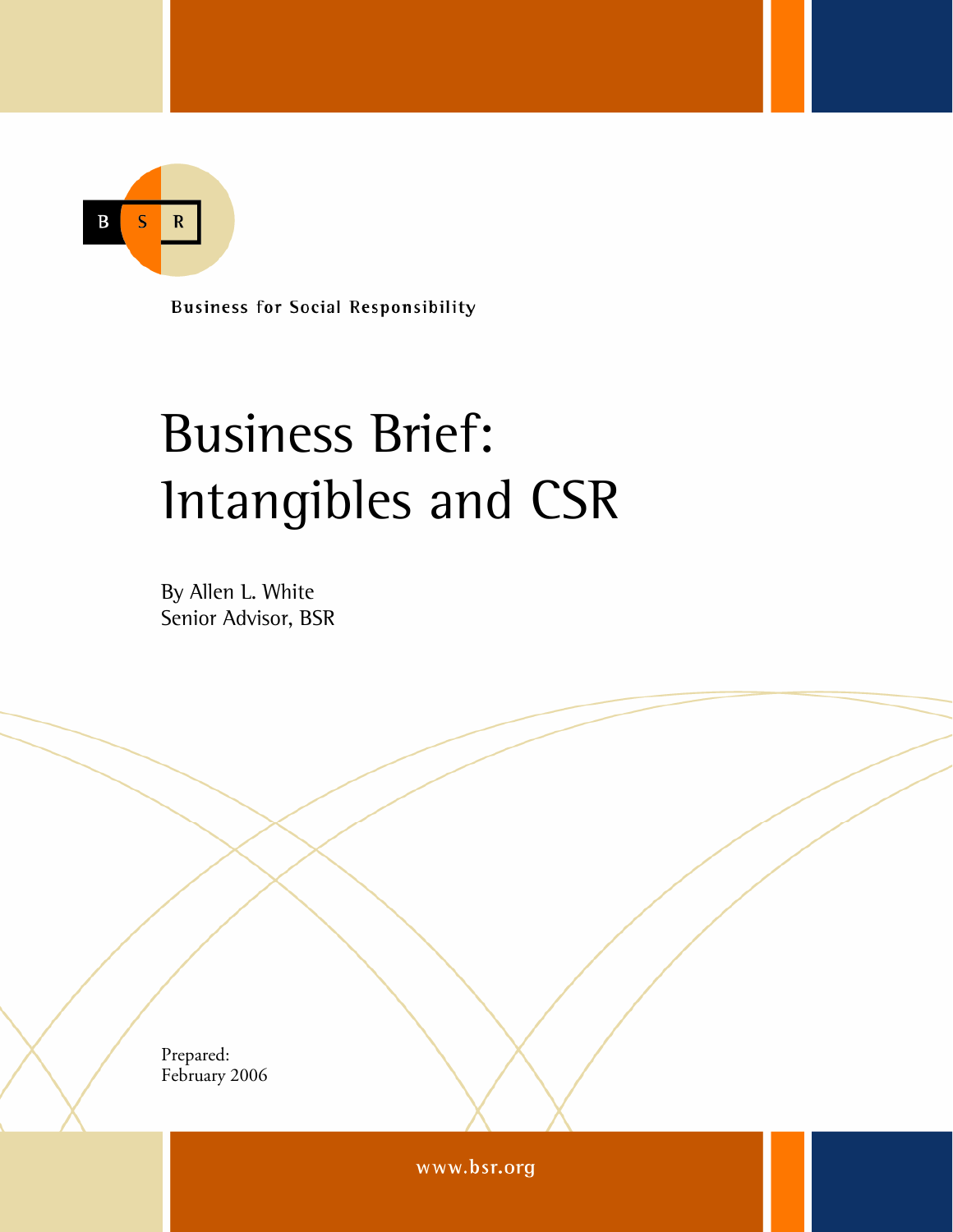### Note:

BSR publishes occasional papers as a contribution to the understanding of the role of business in society and trends related to corporate social responsibility and responsible business practices. The views expressed in this publication are those of its author and do not necessarily represent the views of BSR or its member companies.

BSR maintains a policy of not acting as a representative of its membership, nor does it endorse specific policies or standards.

BSR is a not-for-profit membership organization that seeks to create a more just and sustainable global economy by working with the business community.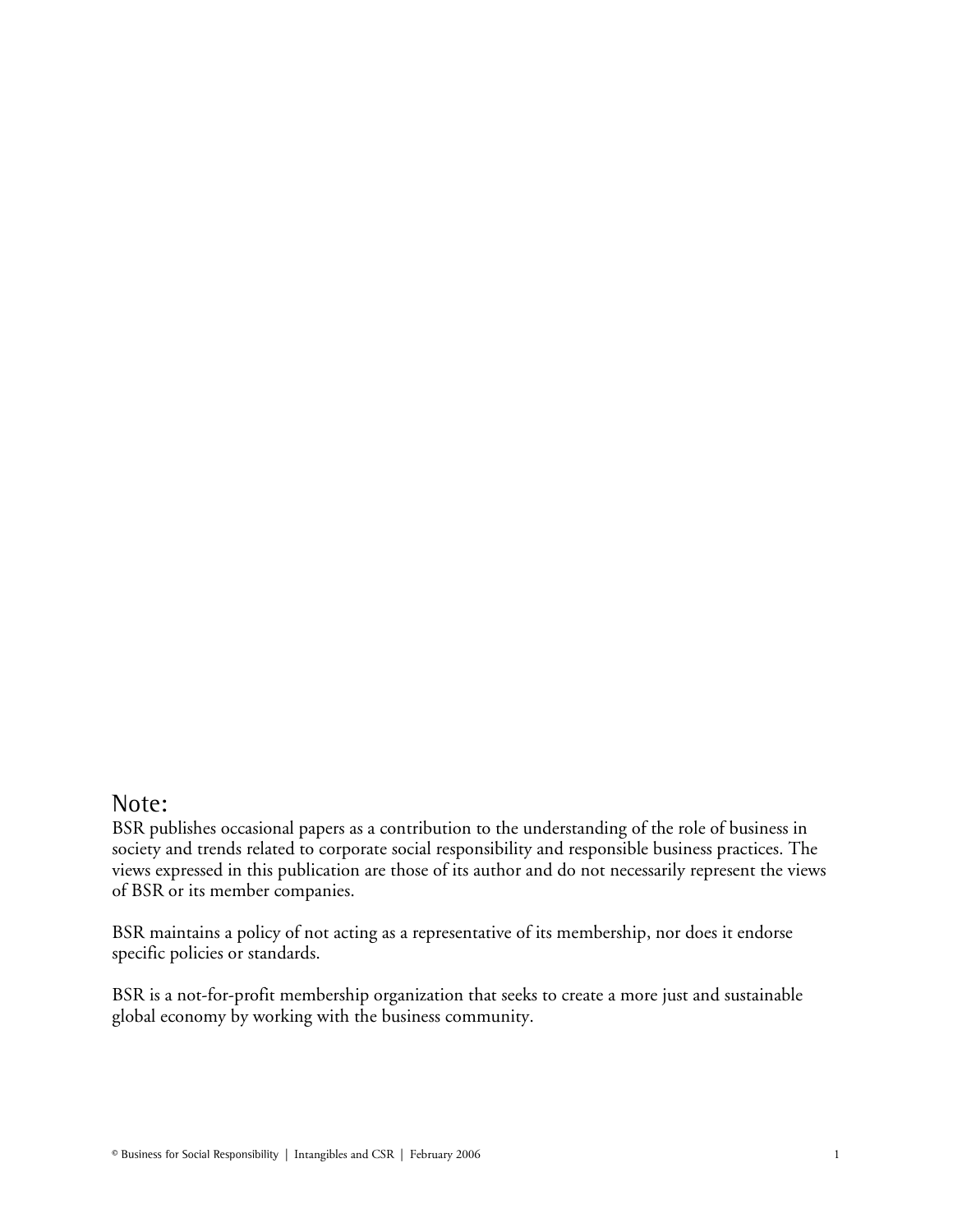# Business Brief: Intangibles and CSR

The link between intangibles and CSR is intimate and multifaceted. Understanding how value is created through intangible assets is integral to understanding how long-term wealth is created through CSR.

#### **Background**

This brief follows discussions at the BSR July 2005 retreat of member companies that focused on the future of business-society relations. At that event, the question of intangible assets (hereafter "intangibles") emerged as a topic of keen interest to many of the participating companies. Like most in the business community, many sensed that intangibles are powerful drivers of value creation but, at the same time, they are poorly articulated, normally unmeasured and rarely reported. Further, the question of how intangibles relate to the CSR agenda was correctly identified as largely unexplored territory.

Each day in the capital markets and each year in the annual financial statements of publicly traded companies are reminders of how true these impressions are. The well-documented divergence between market capitalization and book value, the large price earnings ratios of technology stars such as Google and eBay, and the bids to acquire firms that substantially exceed value of physical and financial assets—all these trends attest to the role of intangibles in company valuation. Yet, notwithstanding the overwhelming evidence, little progress has been achieved in articulating and quantifying the intangible assets. This despite evidence that as much as one-third of portfolio managers' investment decisions are based on intangibles.

Even less attention has been devoted to linking such intangibles to the CSR agenda. Intangibles such as reputation, trust and capacity to innovate—all widely recognized as fundamental to strong financial performance—are at the same time integral to the CSR agenda. Astute management of global supply chains, visionary environmental products and services, and proactive risk management through anti-corruption and HIV/AIDS initiatives are the kinds of practices associated with both CSR and quality of management. For the investment community, any determinant of quality of management is viewed as key to the overall assessment of company competitive prospects.<sup>1</sup>

This brief is an opening exploration of the intangibles-CSR relationship and provides a framework for understanding this relationship. The brief begins with a mini-case, turns to definitions, and moves to illustrative intangibles initiatives and points of intersection between intangibles and CSR.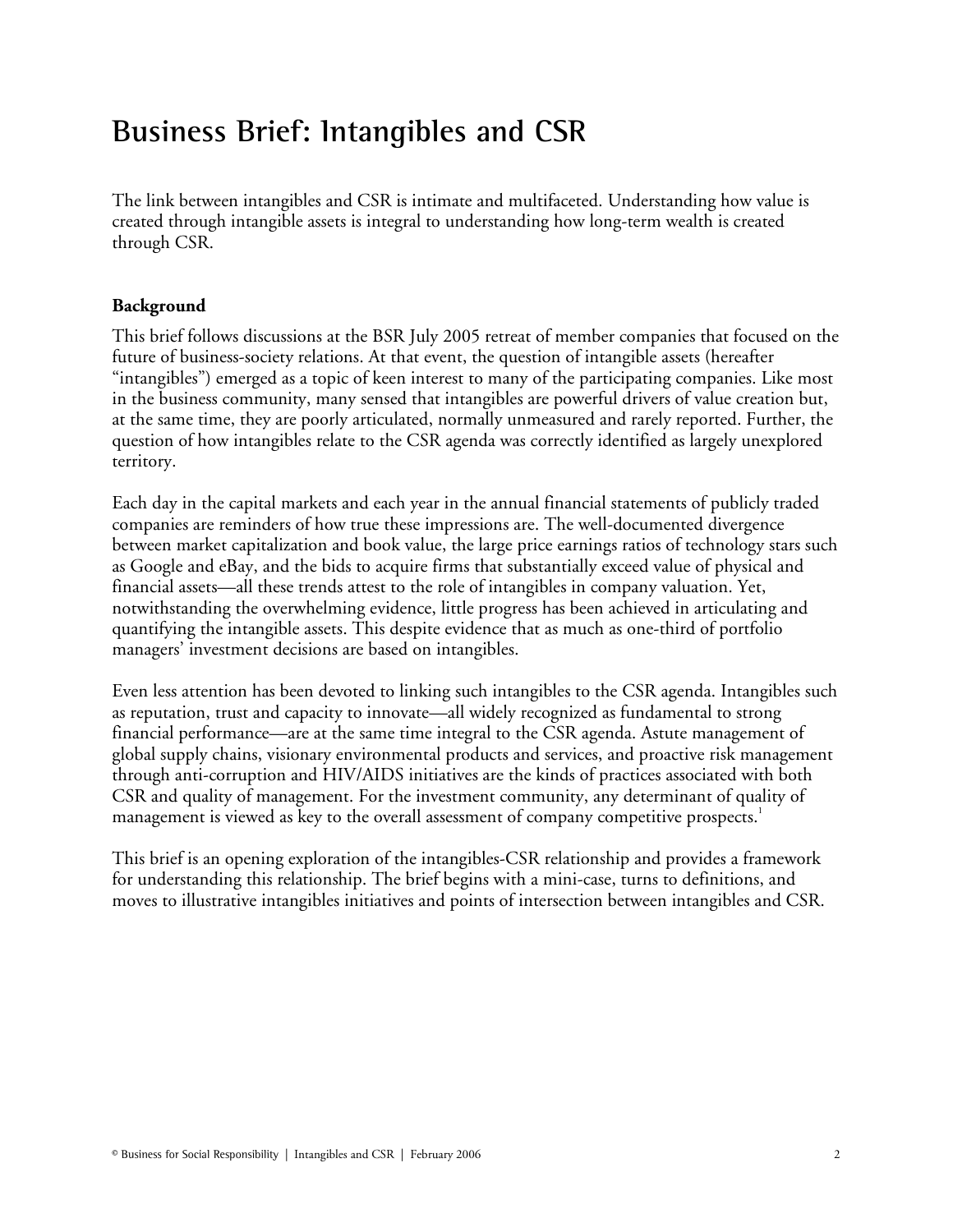#### **One Company's Story**

Consider the case of Alcoa, the aluminum maker, as a story of the interplay among intangibles (in this case, leadership and innovation), one aspect of CSR (workplace safety), productivity, and financial performance, all in the context of a traditional manufacturing company.<sup>2</sup>

*In 1987, Paul O'Neill (George W. Bush's first secretary of the treasury), took over the big aluminum producer Alcoa, when it was [per Business Week's Michael Arndt] "just another wheezing industrial giant with an unremarkable financial record and a workforce that was biding its time." O'Neill set about shaking things up, but he didn't focus on customary measures like profit margins. Instead he drove a stake in the ground on workplace safety. Alcoa, he proclaimed, would be the safest company in its industry, measured by time lost to workplace accidents. The following is Arndt's account of the results in early 2001:* 

*"Alcoa's rate of time lost because of employee injuries was one-third the U.S. average when O'Neill took over. Today, it is less than one-twentieth. More important, O'Neill's emphasis on safety fundamentally altered Alcoa's culture. To meet his targets, managers and even bottom-rung workers began showing initiative instead of mutely waiting for orders. Productivity soon began rising, with a timely assist from the high-tech tools O'Neill also introduced, and then so did the financial tallies…*

*"Today, Alcoa is the global leader O'Neill envisioned. In 1986, the Pittsburgh-based company recorded \$264 million in net income on sales of \$4.6 billion; it had 35,700 employees and a market cap of \$2.9 billion. When O'Neill retired at the end of 2000, at age 65, Alcoa boasted record profits of \$1.5 billion on sales of \$22.9 billion and a payroll of 140,000. Meantime its market cap—up 126% in 1999 when Alcoa was the top stock among the 30 Dow Jones industrials—stands today [2001] at \$29.9 billion."* 

The Alcoa story is impressive, but hardly unique. Examples abound: Nike's rebound from sweatshop controversies and ascent to global leadership in the apparel sector; BP's early and continuing leadership on climate change; Starbucks' longstanding employee benefits programs and more recent coffee sourcing programs. For each of these companies, brand and reputation were either at risk or strong, but not strong enough. While CSR professionals may view their actions as those of a responsible company, strategy and financial professionals may view them through the lens of fortifying intangible assets. The reality is they are both. All these examples attest to the inseparability of CSR and intangible assets. Investors intuit this relationship and customers respond to it, even while deficient accounting methods and financial reporting continue to play catch-up in a fast changing world in which intangibles frequently surpass tangible assets as sources of value creation.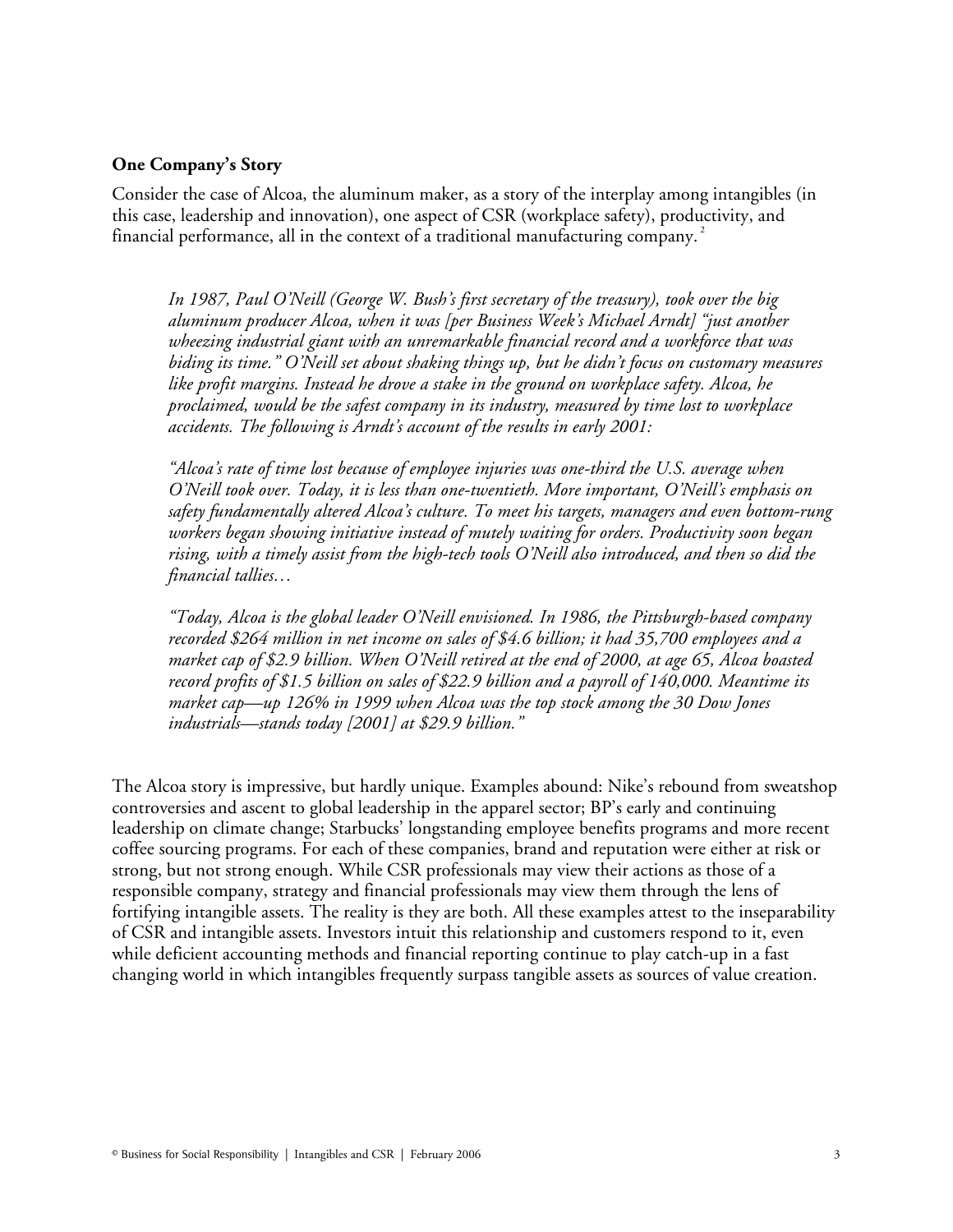#### **Defining Intangibles**

That no generally accepted definition of intangibles exists should come as little surprise. After all, such assets, unlike machinery and inventory, are not something a manager can kick, move and count. Nor do intangibles show up in any systematic way on the balance sheet, the profit-loss statement or cash flows. Intangibles, in other words, are not only intangible; they are largely invisible in relation to standard business management tools and disclosures.

Consider some alternative definitions:

- Intangible assets "drive economic performance. They don't show up on a balance sheet or an income statement—yet, they are the manageable and usually quantifiable drivers of corporate-value creation."<sup>3</sup>
- An intangible asset is a "claim to future benefits that does not have a physical or financial (a stock or bond) embodiment." Intangibles can be divided along three major nexus, "distinguished by their relation to the generator of the assets: discovery, organizational practices and human resources." <sup>4</sup>
- Intangibles are "nonphysical factors that contribute to or are used in producing goods or providing services, or that are expected to generate future productive benefits for the individuals or firms that control the use of those factors." <sup>5</sup>

Two key threads in these definitions are non-physical and knowledge-rooted. Intangibles are rooted in human capabilities and are manifested in the relationships and the profile of organizations. They are assets that depend first and foremost on human creativity, not materials, and are transformed into enduring value for organizations by building know-how, capacity to innovate, and forming alliances and networks—all which lead to enhancing brand and reputation. In less technical terms, intangibles have been described as the assets of an organization that remain after plant, equipment and inventory is sold, the lights have been turned off, and doors locked.

A complementary definition of intangibles is offered through the lens of capital formation. One normally may think of a successful company as one that effectively protects, stewards and expands capital, whether it is financial, human or natural. But one may also look at capital through the lens of intangibles and ask: How do intangibles relate to different forms of capital, where capital is an asset capable of yielding a future stream of benefits? For this purpose, consider the following scheme:

- *Human capital* knowledge assets, leadership
- *Organizational capital* communications, strategy
- *Market capital* reputation, brand development, alliances and networks, adaptability
- *Innovation capital* R&D capability, technology

This scheme again underscores the pivotal role of human competency in building capital of the organization. Human, organizational, market and innovation capital all depend on human creativity, not the intrinsic value of physical assets.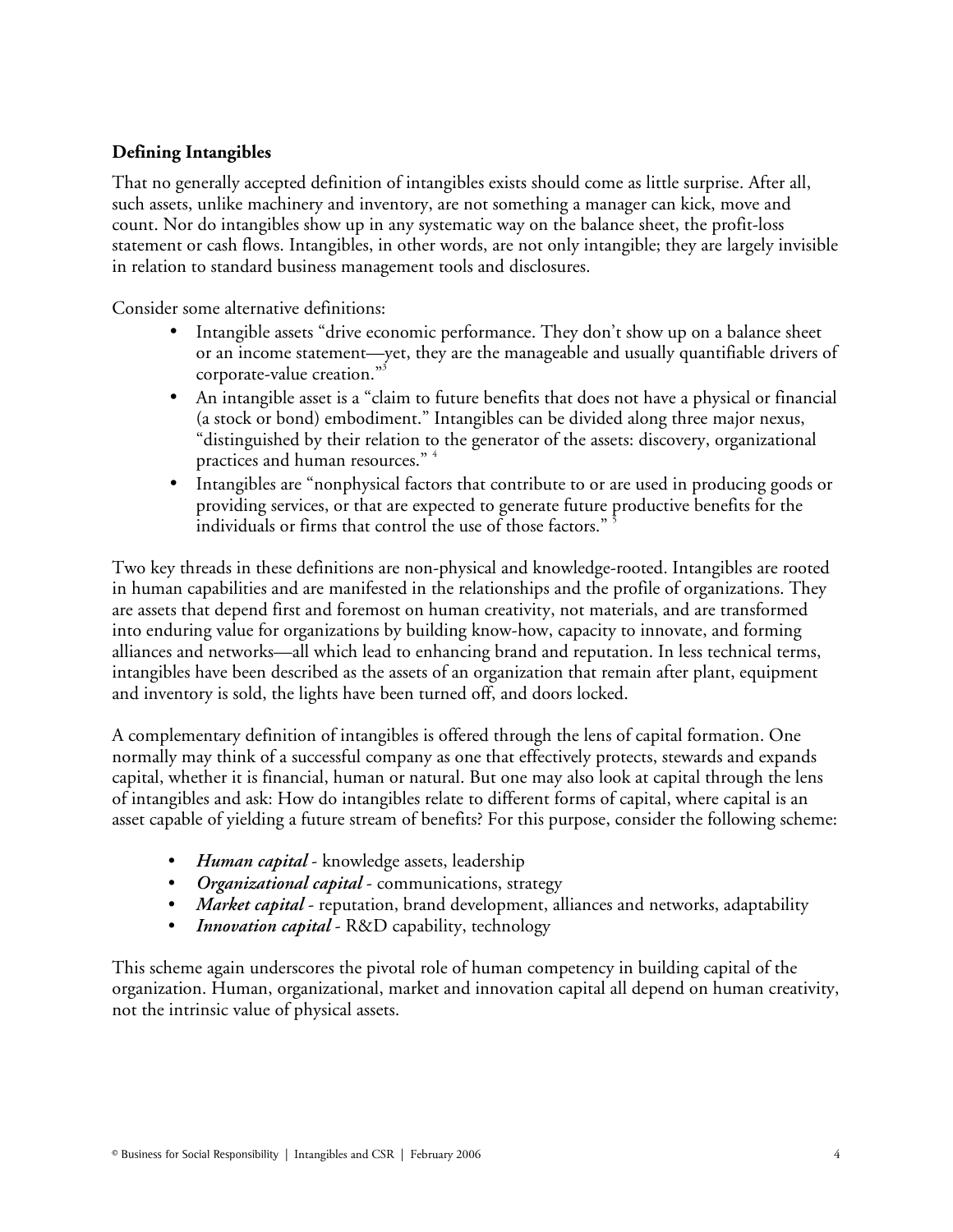Of course, intangibles by this definition have always played a role in value creation. From the earliest years of the Industrial Revolution, innovation has been the key driver of value, dating from the invention of the steam engine and onward to large-scale factory automation based on specialization of labor. But what eventually separated the winners from the laggards in the beginning of the  $20^{\circ}$ century was not scale of operations, but technical and organizational innovation. Scale followed, of course, in the case of automobile manufacturing, petroleum and telecommunications; but the root of the success was the capacity to envision systems, networks and markets sooner and clearer than the competition. In short, the *intangibles*.

When today's observers speak of the knowledge economy, the information economy and the services economy, such descriptors reflect the continuing ascendance of intangibles as key value drivers in the modern corporation. Competitive advantage resides in the minds of managers far more than the portfolio of physical assets of the organization. Indeed, in 1997, investment in intangibles (e.g. brand, training and R&D) exceeded investment in traditional tangibles (e.g. property, plant, equipment) for the first time. The former is estimated at about \$1 trillion per year. One need only observe the price-to-earnings and/or market-to-book ratios of companies like Microsoft, Google and Starbucks to see domination of intangibles in contributing to standard measure of value creation. And companies like Dell and Wal-Mart are sector leaders not because of scale per se, but because of their superior capacities to innovate in the areas of process improvements and logistics. Capacity to innovate—among the most potent of all intangibles—enables growth, not vice versa.

#### **Many Initiatives, Elusive Consensus**

Notwithstanding these trends, managers live in a world where intangibles remain under-recognized, under-managed and under-reported. While virtually every CEO is quick to point to human capital as the organization's primary asset, it is typically this asset that is first in the queue to feel the consequences of mergers and acquisitions. In government circles, measures of GDP are woefully inadequate in fully accounting for intangibles in national income accounts.

These inadequacies are not lost on leading voices in government and business. Alan Greenspan has observed that "...Over time, and particularly during the last decade or two, an ever-increasing share of GDP has reflected the value of ideas more than material substance or manual labor input." And Walter Wriston, former CEO of Citicorp, is even more to the point:

*Post-industrial enterprises run on intangible assets, such as information, research, development, brand equity, capacity for innovation, and human resources. Yet none of these intangible assets appear on a balance sheet. This is another way of saying that, according to today's accounting practices, the worth of a brand name like Citibank or Ford has no value.* 

Various accounting standards bodies, such as the US Federal Accounting Standards Board and the International Accounting Standards Board, have dabbled with the intangibles question, but thus have failed to establish more robust measurement and reporting approaches. A related effort by the UK in the form of company law reform recently stalled at the end of 2005 after years of work to expand the required reporting of intangibles (in this case, negative assets or liabilities associated with social and environmental risk to investors).<sup>6</sup>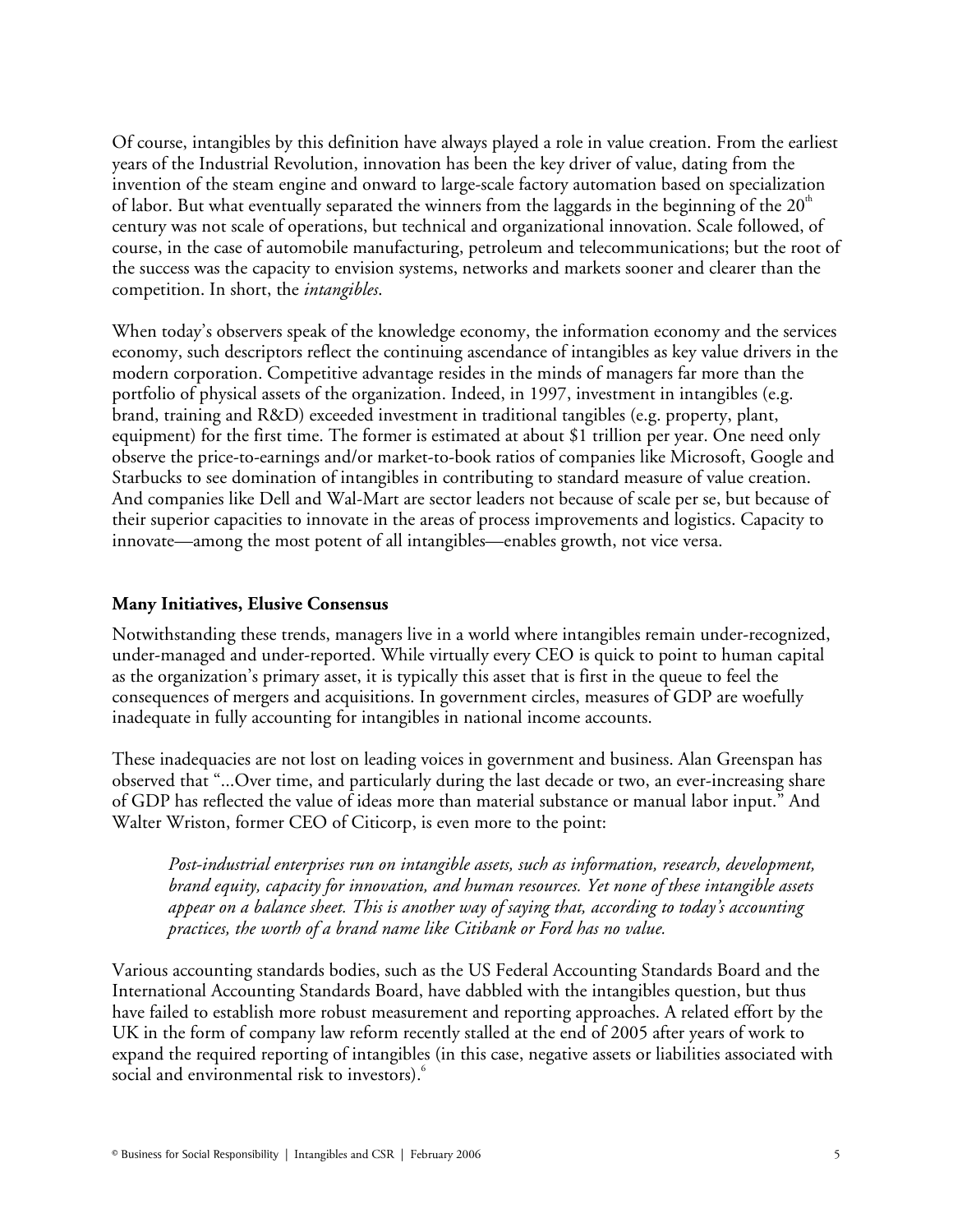#### **The Bridge to CSR**

Much like intangibles, CSR also lacks a generally accepted definition. For some, it is simply a management approach in which the interests of all the organization's stakeholders are identified, assessed and respected. For others, and much akin to this first definition, CSR is a dynamic process of recognizing and responding to evolving norms of accountability between the organization and its stakeholders.

And BSR's definition, a useful point of departure, defines CSR as "achieving commercial success in ways that honor ethical values and respect people, communities, and the natural environment." This definition, like the first two, stresses the idea of recognizing and responding to a broader spectrum of stakeholder interests that includes, but is not limited to, shareholders.

A continuing and unresolved debate focuses on whether CSR is profitable. The answer, of course, is "it depends." The nature of the action, the company, the market, the cost and many other factors determine if a particular initiative yields net benefits in terms of standard measures of return on investment. But notwithstanding the case-specific nature of any CSR action, it is fair to say that intangibles play a significant and growing role in the assessment of value enhancement even if they seldom appear in quantitative form. This is promising because a significant fraction of CSR benefits are, in fact, of an intangible nature.

Absent a generally accepted definition, and reminiscent of the intangibles situation, CSR is often described more by its components, applications and illustrations than it is defined in a precise form. Again using BSR, a number of its programs are useful points of departure to describe how CSR manifests itself in the real world of managing the business:

- Human Rights
- Accountability
- Governance
- Community
- Environment
- Supply Chain

*Human rights* - Companies demonstrate a commitment to human rights through labor standards, worker rights, non-discrimination and participatory workplace environments. Such programs improve employee morale and productivity by building solidarity in the workplace and by cultivating and rewarding innovation among those closest to value creation. Reduced turnover and absenteeism build cumulative knowledge assets for the organizations.

*Accountability* - Accountability to all company stakeholders—employees, communities, investors, civil society—through engagement, disclosure and constructive responses is a precondition to business success. Accountability fosters trust, and trust, arguably a company's single most valuable asset, takes years to build but only days to lose. Research indicates the effects of accountability in the form of high standards of social and environmental disclosure on share price performance and share price volatility.<sup>7</sup> Accountability enhances intangible assets such as brand, reputation, and employee and customer loyalty. Internal accountability has direct consequences on enlarging human and organizational capital in the form of strengthening workforce cohesion and motivation, key elements in retention and attraction of talent and deepening employees' potential and inclination to innovate. $^8$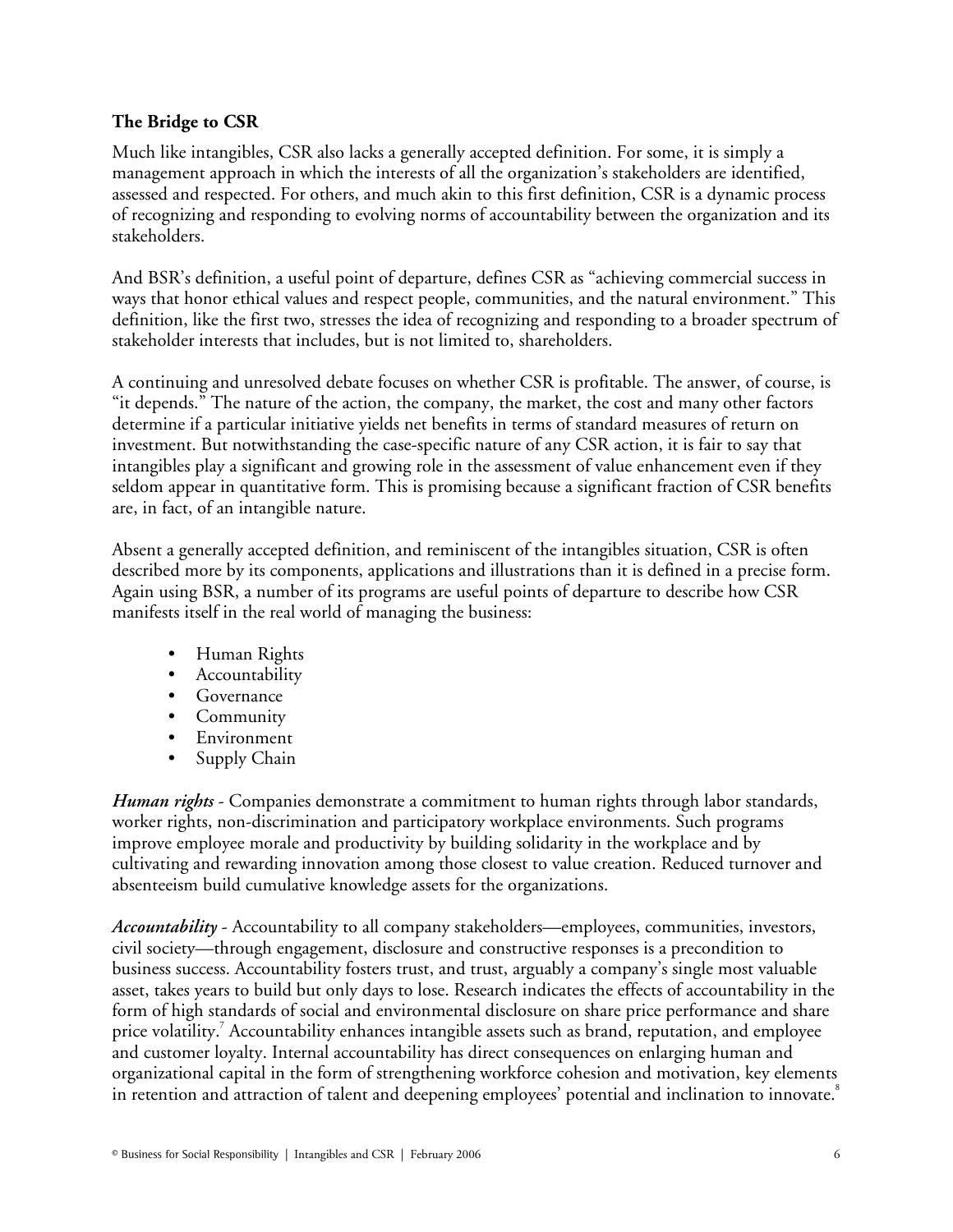*Take the Container Store, for example, a U.S. chain that expected to do roughly \$260 million in revenues for 2001. The Container Store was ranked number one on the Great Places [to Work] list for both 2000 and 2001; it won Workforce magazine's 2001 award for outstanding peoplemanagement strategies… Managers work alongside employees and employees help each other… Full financials are open for all to see. People learn central values, such as cultivating an "air of excitement," and repeat them to one another… [T]he result: Turnover is about one-third of the industry average for salespeople and about one-sixth of the industry average for managers. "A funny thing happens when you take the time to educate your employees, pay them well and treat them as equals," said president Kip Tindell. "You end up with extremely motivated and enthusiastic people."* 

*Governance* - CSR programs targeting corporate governance issues enhance a company's market and innovation capital. For example, increasing board diversity helps strengthen intangibles such as adaptability, alliances and networks. Diversity offers company leaders greater insights into customers and strengthens adaptability to shifting societal expectations. The converse also is true. The last five years are ripe with episodes of flawed governance in the form of failed internal control systems, fraudulent external reporting and abuse of firms' financial assets of cost investors, employees and pension-holders billions of dollars. Links between governance quality and financial performance increasingly is viewed as both a logical and demonstrable correlation, leading to a willingness of investors to pay a good governance premium in building stock portfolios. And in a signal of future developments, Brazil has established a separate listing for companies that meet high standards of governance, expecting this innovation to provide lower cost capital to companies that meet the test. Distilled to its basics, good governance depends upon a combination of leadership, competence and commitment, all of which are closely intertwined with the human capital of a firm.

*Community* - CSR programs that effectively connect with a company's community constituencies build marketing and organization capital. Companies with strong leadership and a clear strategic vision see communities not just as labor pools, but as assets to be managed with the same astuteness as capital and technology. Forward-looking companies no longer manage community relations with philanthropy, but partner with communities to help ensure a qualified workforce, adequate infrastructure and favorable decisions at times of facility location or expansion. Such organizations see communities as investors, not just hosts, contributing assets such as land, water and clean air essential to healthy and attractive workplaces, no less important than capital providers to sustaining business success. In the extractive sectors, communities are the linchpins for access to raw materials, without which companies' operations would cease. When access is denied, impeded or withdrawn for reasons of social or environmental conflict, oil and mining companies are robbed of their economic foundations. In a "CNN world," such conditions may become headline news virtually instantaneously, compromising brand and reputation and potentially threatening the license to operate even in areas not immediately affected by the company-community strife.

*Environment* - CSR programs that practice environmental stewardship contribute to market organization and innovation capital. Rating groups such as Innovest and GovernanceMetrics make the link between the quality of environmental management systems and performance and the company's overall quality of management. Demonstration of know-how in anticipating and managing environmental challenges appears to offer a useful surrogate for quality of management in general, one of the most sought-after attributes of a company among investment analysts.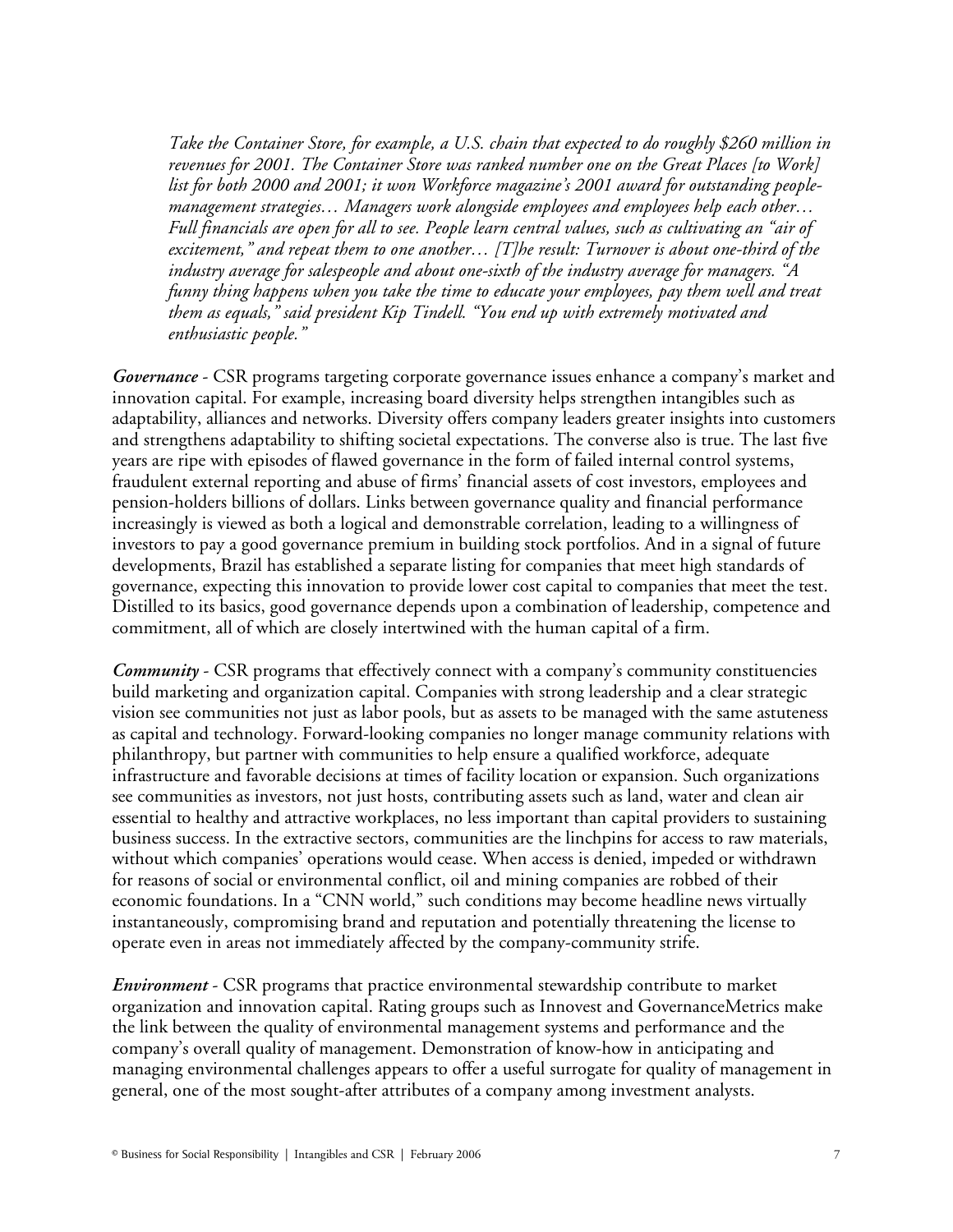Environmental stewardship also helps build and retain strong brands.<sup>9</sup> With globalization continually driving costs and technology to convergence, the environmental character of the company and its products is emerging as a powerful discriminator when customers assess alternative products. While environment may never become *the* dominant attribute in the eyes of customers, its role as a powerful secondary and reinforcing product discriminator is undeniable.

*Supply Chain* - The role of supply chains in building and undoing brand and reputation needs little affirmation. The last decade has seen the emergence of supply chain management as one of the highest profile dimensions of CSR, and consequences will only intensify in the coming decades. Managing the supply chain through adherence to codes of labor practices, factory audits and disclosure of contractor factories are moving inexorably toward standard business practice. In the apparel industry where major brands outsource virtually all production, the performance of suppliers is inextricably linked to the reputations of the major brands that contract with them. Workplace conditions in Cambodia and Bangladesh have direct consequences for the financial performance of apparel makers in the US. The fair/ethical trade movements are creating workplace standards and transparency expectations unimaginable even a decade ago, notwithstanding the prior existence for decades of international and national labor standards. Companies in the consumer products business simply cannot risk tarnished brands through supply chain mismanagement. In contrast, organizational innovation and market capital strengthen—and are strengthened by—continuous improvement in the quality and efficiency of global supply chains.

#### **Reflections**

The portrait that emerges from the above is one of a closely knit relationship among intangibles, CSR and the capital formation process. While some researchers have examined the intangibles-CSR connection (sometimes explicitly, sometimes implicitly), the third element of capital formation has been subject to less analysis. This shortcoming warrants attention because in a world seeking pathways to sustainability, capital formation in all its manifestations—financial, human and natural—is indispensable to meeting the needs of future generations.

Looking at the synergistic relationship of intangibles and CSR and its pivotal role in capital formation helps open the mind of responsible companies and their stakeholders to a broader vision of what "responsibility" means. Business needs no introduction to the critical role of financial capital in running the enterprise. An appropriate mix of internal working capital through retained earnings coupled with adequate debt and/or equity capital are the preconditions to a successful enterprise. But this tells only part of the capital story. The less often told chapters are hidden in the non-financial capital assets of the firm—the intangibles—that CSR helps build, preserve and expand.

The limited and skewed view of capital formation is in many ways an outgrowth of the limited and skewed view of the purpose of the corporation. A byproduct of the ascendance of shareholder primacy during the last quarter century has obscured the pivotal role of non-financial capital. The continuous evolution and enhancement of non-financial capital is not only a core purpose of business, but a prerequisite to its durability and vitality. Yet the single-minded focus on financial capital, on the intermediaries who manage it, and the parties that accrue it has diverted attention from other equally—or arguably greater—sources of wealth creation through other forms of capital expansion.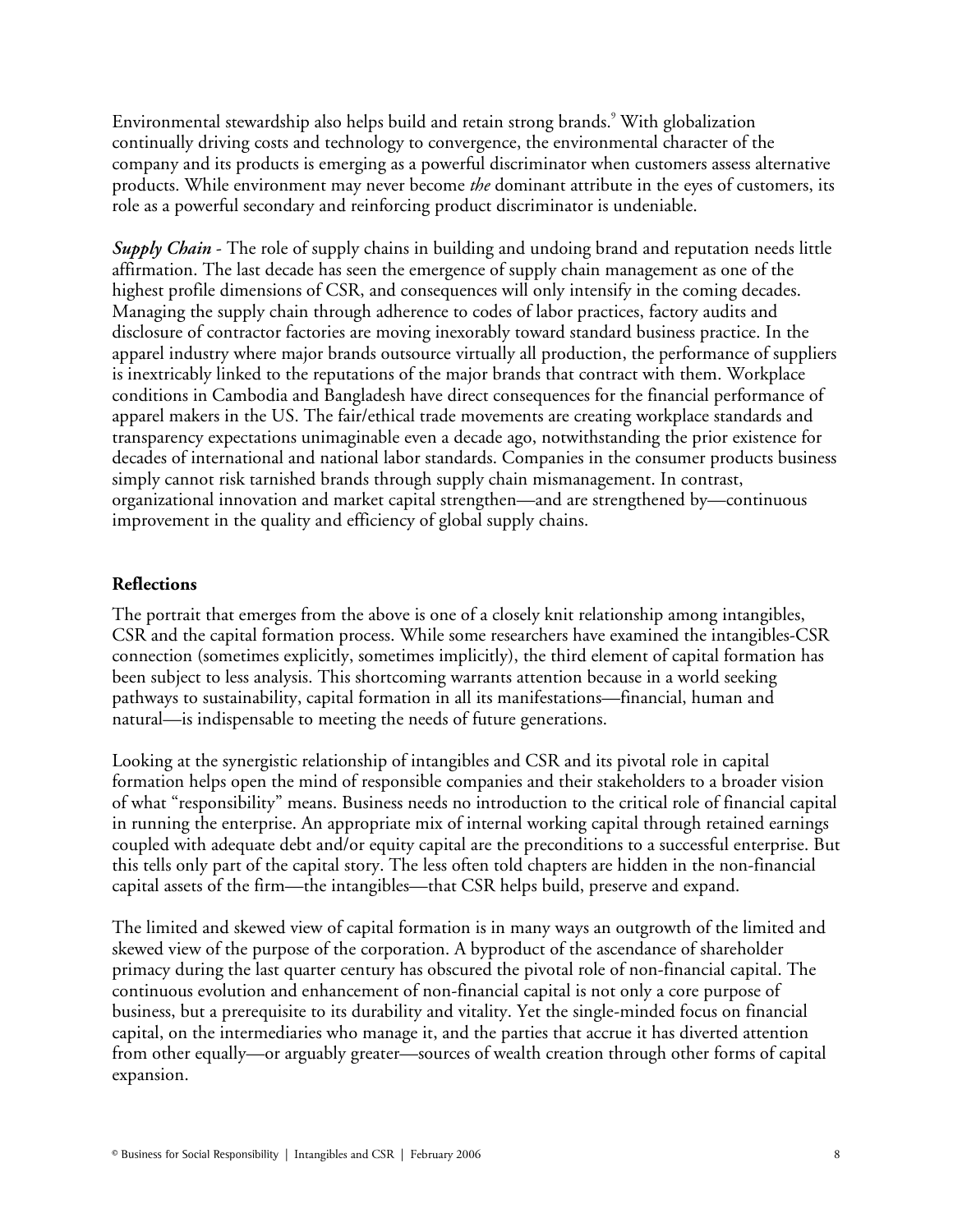This shareholder perspective obscures the critical role of intangibles. It diverts attention from the fact that both the efficiency and the quantity of production depend increasingly on organizational variables—the specific ways in which human beings and technology are brought together to yield products and services. The traditional concept of capital makes it difficult to grasp that human beings and their networks of interrelations are, in fact, society's principal means of wealth creation. This observation is essentially the same observation that Adam Smith made over two centuries ago when he described labor as the ultimate source of wealth creation among nations. CSR practice strengthens and is strengthened by this recognition.

The perpetuation of the financial-centric view of capital is explained in large measure by its simplicity and inertia. Its simplicity is that "all" company assets can be elegantly reduced to the bottom lines of financial performance. Its inertia is that those who manage this particular form of capital are the same as those who benefit from perpetuating its dominance. This dominance is embedded in the received wisdom that financial capital rises above all other forms of capital as the key to an organization's value. While this may be true in the terminology of the contemporary world of finance, it is at best a partial truth from the vantage point of building sustainable development.

The biases described here are at once a formidable obstacle and an enormous opportunity for CSR. Expanding the common understanding of capital formation to include a wide range of intangibles is at the heart of this challenge. Human, organization, market and innovation capital—all key drivers of business performance—share a common "gene" in that they are non-physical phenomena. Each of these are products of human intellect, of the employees who manage and operate the firm. Directly or indirectly these assets are subject to deepening and enrichment by CSR practices. Returning to the initial proposition put forward in this brief:

> *The link between intangibles and CSR is intimate and multifaceted. Understanding how value is created through intangible assets is integral to understanding how long-term wealth is created through CSR.*

#### **Endnotes**

-

<sup>1</sup> Harry Hummels and David Wood, "Knowing the Price, But Also the Value? Financial Analysts on Social, Ethical and Environmental Information." Nyenrode Business Universiteit and Boston College, September 2005.

<sup>&</sup>lt;sup>2</sup> Jonathan Low and Pam Cohen Kalafut. *Invisible Advantage: How Intangibles are Driving Business Performance.* Perseus Publishing: Cambridge, MA, 2002, p. 56-57.

<sup>3</sup> Low and Kalafut, p. 6.

<sup>4</sup> Lev, Baruch. *Intangibles: Management, Measurement and Reporting*. Brookings Institution Press: Washington, DC, 2001, p. 5-6.

<sup>5</sup> Blair, Margaret M. and Steven M.H. Wallman. *Unseen Wealth: Report of the Brookings Task Force on Intangibles*. Brookings Institution Press: Washington, DC, 2001, p. 9-10.

<sup>6</sup> After several special commissions spanning more than 10 years lead to proposed revisions to Company Law, UK Chancellor of the Exchequer recently rejected recommendations to enlarge the scope of financial reporting by 1300 of the largest UK companies to include non-financial information Gordon Brown MP, Chancellor of the Exchequer, Speech at the Confederation of British Industries Annual Conference (Nov. 28, 2005) *available at* http://www.hm-treasury.gov.uk/newsroom\_and\_speeches/press/2005/press\_99\_05.cfm.

<sup>&</sup>lt;sup>7</sup> Lucy Greeves and David Lapido, *Added Value? Measuring the "Value Relevance" of Sustainability Reporting. London, 2004.* 

 $<sup>8</sup>$  Low, p. 171.</sup>

<sup>9</sup> Global Environmental Management Initiative (GEMI), "Clear Advantage: Building Shareholder Value," 2004.